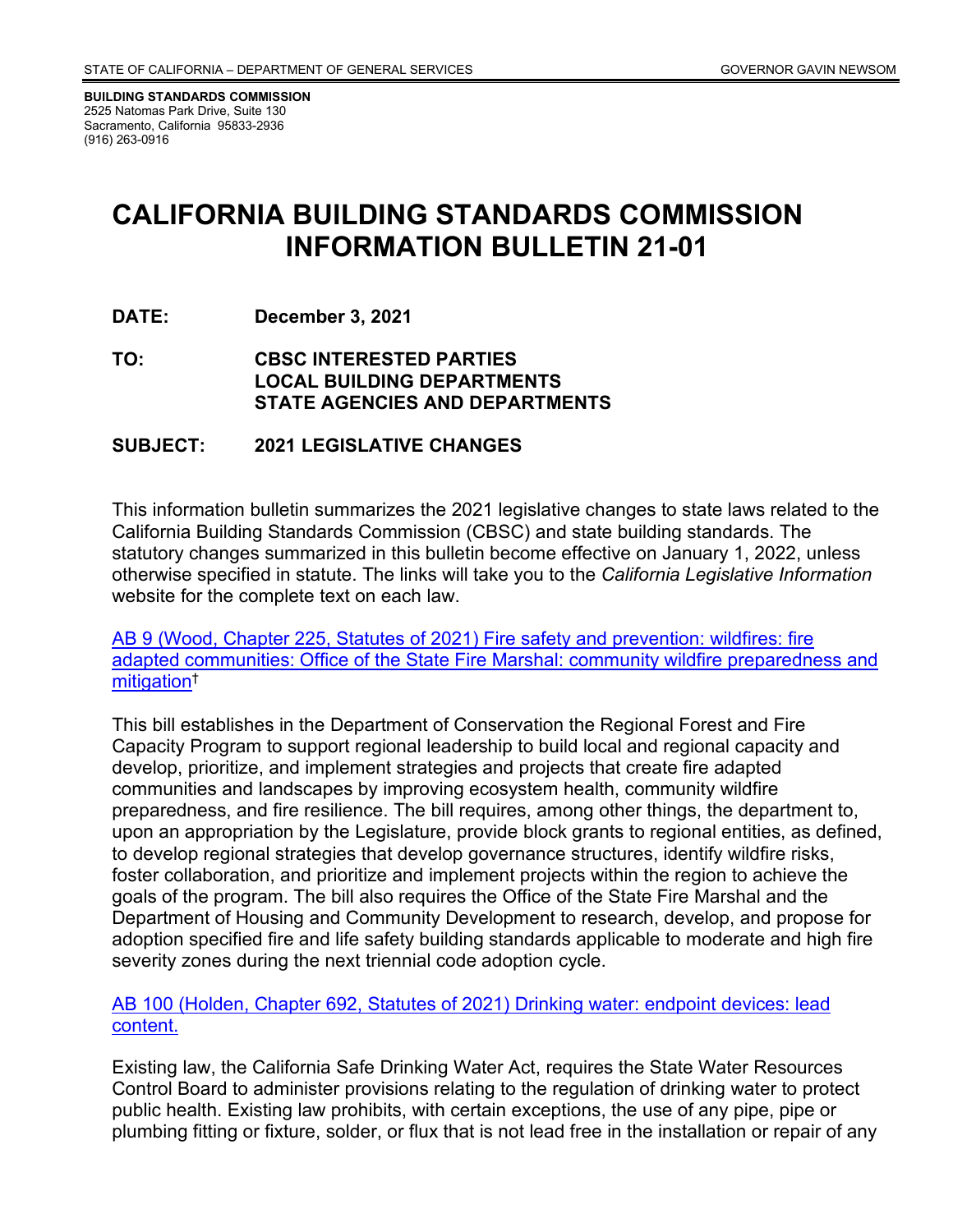# California Building Standards Bulletin 21-01 Page 2 of 4

public water system or any plumbing in a facility providing water for human consumption. Existing law defines "lead free" for purposes of conveying or dispensing water for human consumption to mean not more than 0.2% lead when used with respect to solder and flux and not more than a weighted average of 0.25% lead when used with respect to the wetted surfaces of pipes and pipe fittings, plumbing fittings, and fixtures. Commencing January 1, 2023, this bill prohibits a person from manufacturing, and offering for sale in the state, an endpoint device, as defined, that does not meet a certain lead leaching standard. Commencing July 1, 2023, the bill prohibits a person from introducing into commerce or offering for sale in the state an endpoint device that does not meet that lead leaching standard. The bill requires the consumer-facing product packaging or product labeling of an endpoint device to bear specified lettering if the endpoint device meets that lead leaching standard and the above-described definition of "lead free."

# [AB 133 \(Committee on Budget, Chapter](https://leginfo.legislature.ca.gov/faces/billNavClient.xhtml?bill_id=202120220AB133) [143, Statutes of 2021\) Health](https://leginfo.legislature.ca.gov/faces/billNavClient.xhtml?bill_id=202120220AB133)

Current law establishes the Office of Statewide Health Planning and Development (OSHPD), under the control of an executive officer known as the Director of Statewide Health Planning and Development. The office is vested with all the duties, powers, purposes, and responsibilities of the State Department of Public Health relating to health planning and research development. Current law creates the health care workforce clearinghouse to serve as the central source of health care workforce and education data in the state to collect data regarding health care workers, including the supply of health care workers and current and forecasted demand for health care workers. This bill renames the Office of Statewide Health Planning and Development as the Department of Health Care Access and Information. The bill repeals numerous duties and programs currently carried out by the OSHPD, including, among others, rural health care transition oversight, the Steven M. Thompson Medical School Scholarship Program, and the Postsurgical Care Demonstration Project.

# [AB 361 \(Rivas, Chapter 165, Statutes of 2021\) Open meetings: state](https://leginfo.legislature.ca.gov/faces/billTextClient.xhtml?bill_id=202120220AB361) [and local agencies:](https://leginfo.legislature.ca.gov/faces/billTextClient.xhtml?bill_id=202120220AB361)  [teleconferences](https://leginfo.legislature.ca.gov/faces/billTextClient.xhtml?bill_id=202120220AB361)

Until January 1, 2024, this bill authorizes a local agency to use teleconferencing without complying with the teleconferencing requirements imposed by the Ralph M. Brown Act when a legislative body of a local agency holds a meeting during a declared state of emergency, as that term is defined, when a state or local health official imposes or recommends measures to promote social distancing, during a proclaimed state of emergency held for the purpose of determining, by majority vote, whether meeting in person would present imminent risks to the health or safety of attendees, and during a proclaimed state of emergency when the legislative body has determined that meeting in person would present imminent risks to the health or safety of attendees, as provided. These authorizations expire January 31, 2022, for state bodies subject to the Bagley-Keene Open Meeting Act.

# [AB 642 \(Friedman, Chapter 375, Statutes of 2021\) Wildfires†](https://leginfo.legislature.ca.gov/faces/billTextClient.xhtml?bill_id=202120220AB642)

Existing law requires the Director of Forestry and Fire Protection to identify areas of the state as very high fire hazard severity zones, as provided. Existing law requires a local agency, within 30 days of receiving a transmittal from the director that identifies very high fire hazard severity zones, to make the information available for public review. This bill requires the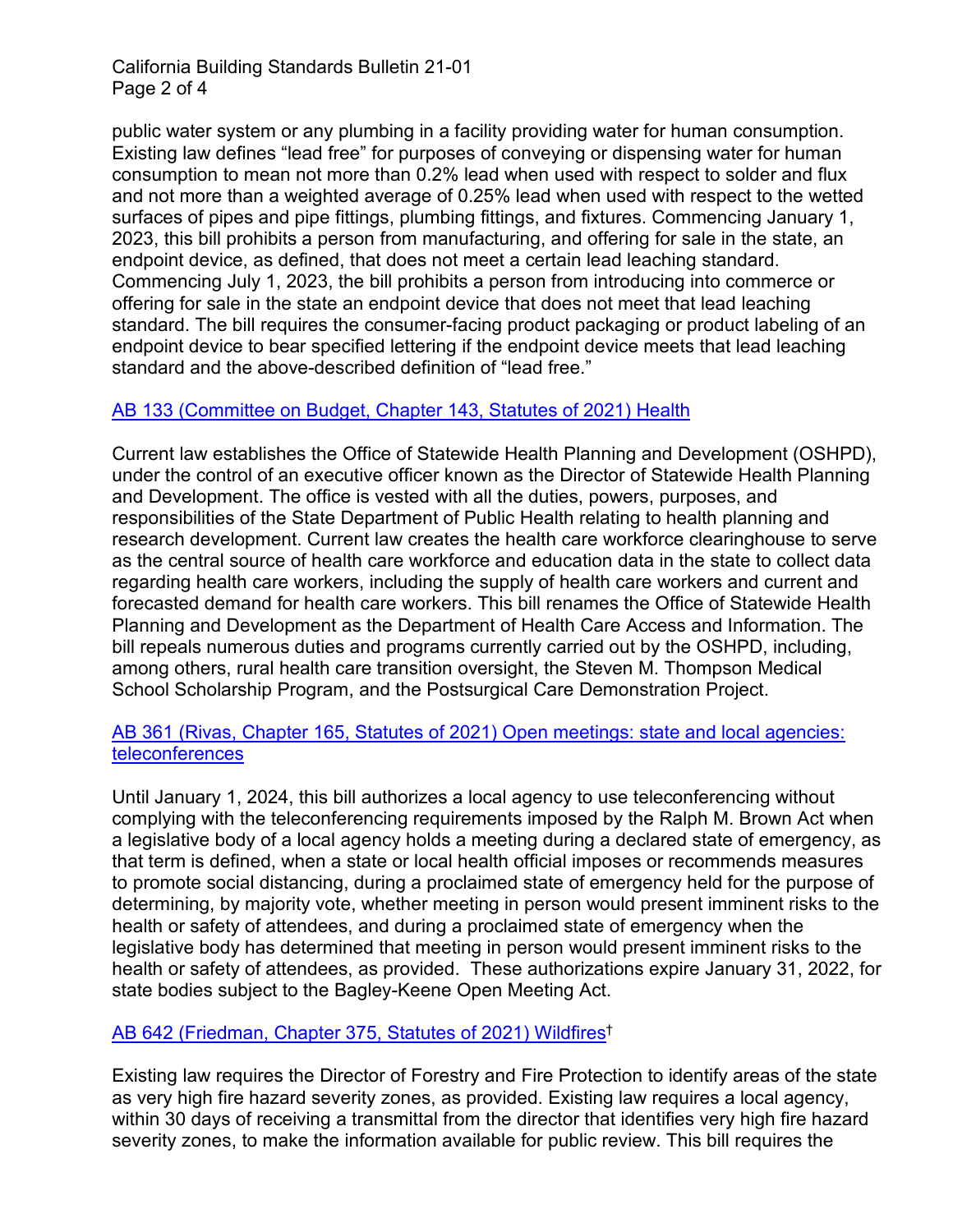California Building Standards Bulletin 21-01 Page 3 of 4

director to also identify areas in the state as moderate and high fire hazard severity zones. The bill modifies the factors the director is required to use to classify areas into fire hazard severity zones, as provided. The bill instead requires a local agency, within 30 days of receiving a transmittal from the director that identifies fire hazard severity zones, to make the information available for public review and comment. By expanding the responsibility of local agencies, this bill imposes a state-mandated local program.

[AB 970 \(McCarty, Chapter 710, Statutes of 2021\) Planning and zoning: electric vehicle](https://leginfo.legislature.ca.gov/faces/billTextClient.xhtml?bill_id=202120220AB970)  [charging stations: permit application: approval.](https://leginfo.legislature.ca.gov/faces/billTextClient.xhtml?bill_id=202120220AB970)

Current law requires every city, county, and city and county to create an expedited, streamlined permitting process for electric vehicle charging stations and to adopt a checklist pursuant to which an applicant that satisfies the information requirements shall be deemed complete and therefore eligible for expedited review. This bill clarifies that these provisions apply to all cities, including charter cities.

### [AB 1584 \(Committee on Housing and Community Development, Chapter 360, Statutes of](https://leginfo.legislature.ca.gov/faces/billNavClient.xhtml?bill_id=202120220AB1584)  [2021\) Housing Omnibus](https://leginfo.legislature.ca.gov/faces/billNavClient.xhtml?bill_id=202120220AB1584) ††

Existing law, the Planning and Zoning Law, authorizes a local agency to provide for the creation of accessory dwelling units in single-family and multifamily residential zones by ordinance, and sets forth standards the ordinance is required to impose with respect to certain matters, including, among others, maximum unit size, parking, and height standards. Existing law authorizes a local agency to provide by ordinance for the creation of junior accessory dwelling units, as defined, in single-family residential zones and requires the ordinance to include, among other things, standards for the creation of a junior accessory dwelling unit, required deed restrictions, and occupancy requirements. This bill makes void and unenforceable any covenant, restriction, or condition contained in any deed, contract, security instrument, or other instrument affecting the transfer or sale of any interest in real property that either effectively prohibits or unreasonably restricts the construction or use of an accessory dwelling unit or junior accessory dwelling unit on a lot zoned for single-family residential use that meets the above-described minimum standards established for those units, but would permit reasonable restrictions that do not unreasonably increase the cost to construct, effectively prohibit the construction of, or extinguish the ability to otherwise construct, an accessory dwelling unit or junior accessory dwelling unit consistent with those aforementioned minimum standards provisions. This bill contains other related provisions and other existing laws.

# [SB 63 \(Stern, Chapter 382, Statutes of 2021\) Fire prevention: vegetation management:](https://leginfo.legislature.ca.gov/faces/billTextClient.xhtml?bill_id=202120220SB63)  [public education: grants: defensible space: fire hazard severity zones.](https://leginfo.legislature.ca.gov/faces/billTextClient.xhtml?bill_id=202120220SB63) †

Existing law requires the Director of Forestry and Fire Protection to identify areas of the state as very high fire hazard severity zones based on specified criteria. Existing law requires a local agency, within 30 days after receiving a transmittal from the director that identifies very high fire hazard severity zones, to make the information available for public review, as provided. This bill, among other things, also requires the director to identify areas of the state as moderate and high fire hazard severity zones. The bill modifies the factors the director is required to use to identify areas into fire hazard severity zones, as provided. The bill requires